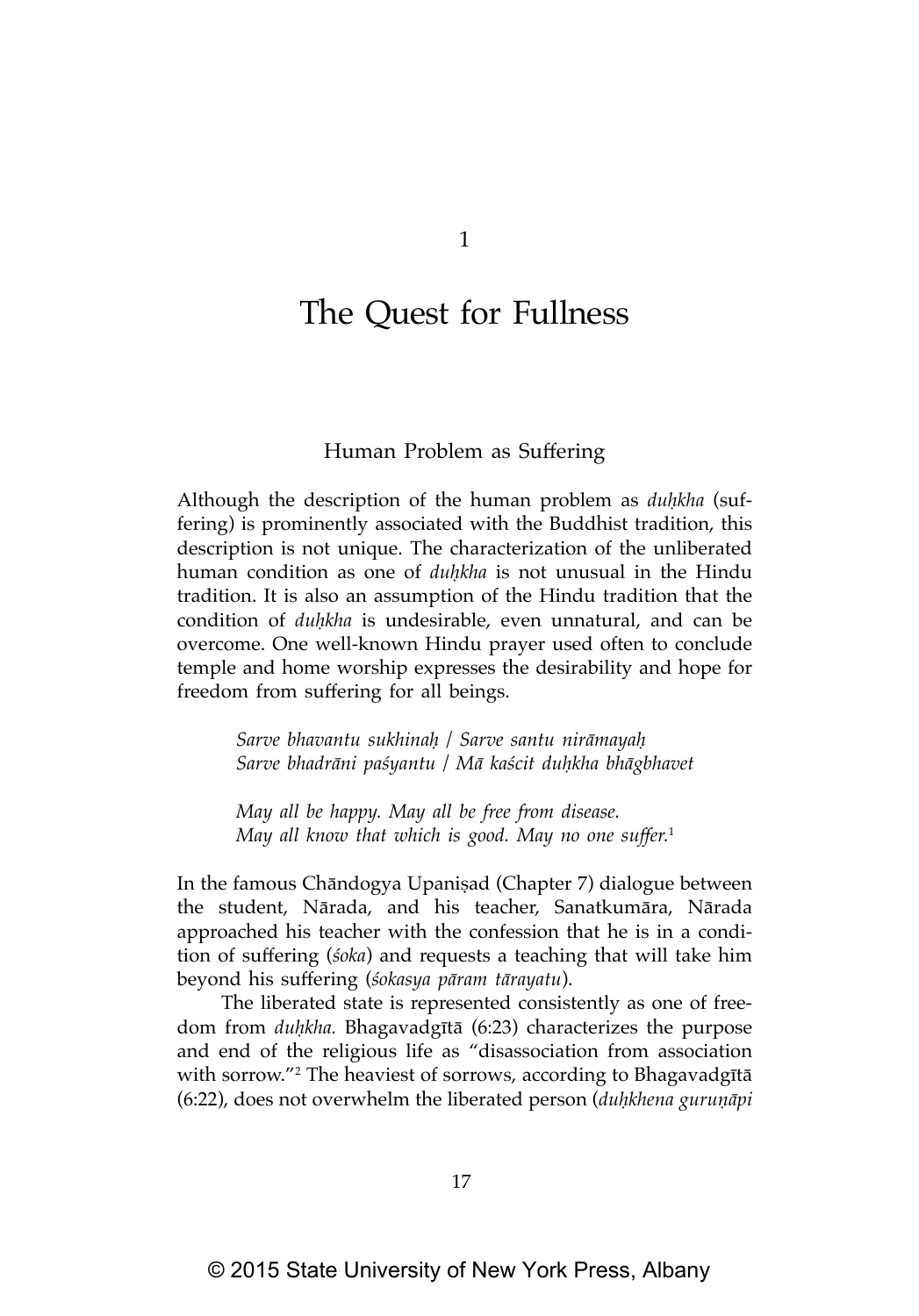*vicālyate*). The liberated is strikingly described as resting happily (*sukhaṁ*) in the body, having gained a happiness that does not decay (*sukhaṁ akṣayam aśnute*).3 This is a joy grasped by the intellect and not born of contact between the senses and their objects. It is an unending joy that has its source in the recognition of the infinite (*brahman)*. 4 Knowledge of one's identity with the limitless *brahman* constitutes liberation (*mokṣa*), and the Upaniṣads repeatedly use the word *ānandam* (bliss) to describe the nature of *brahman*. 5 The teacher Yājñavalkya in the Bṛhadāraṇyaka Upaniṣad (4.3.32) speaks of *brahman* as supreme bliss and of all beings as living on a particle of this bliss. According to Nārada, in Chāndogya Upaniṣad (7.1.3), the infinite alone is bliss; there is no bliss in the finite. It is clear therefore that the Hindu tradition understands suffering to be characteristic of the unliberated human condition. It is overcome in knowing *brahman* as one's self (*ātmā*). The state of liberation is the very opposite of suffering (*duḥkha*) and is spoken of as one of unending joy (*ānandam*).

#### The Universal Desire for Happiness

This desire to attain happiness and to avoid suffering is universal and intrinsic to human beings. The Dalai Lama describes it as having no boundaries and as needing no justification because it is "validated by the simple fact that we naturally and correctly want this . . ."6 Although the specific objects of desire may vary at different moments in the life of a single individual, the desire to be happy is constant. Similarly, there may be national or cultural variations regarding desirable objects and methods employed for attaining happiness. What is common in the various stages of a single life, across generations, cultures, and nationalities, is the urge to gain happiness (*sukha*) and to avoid suffering (*duḥkha*).

Swami Dayananda Saraswati, a contemporary teacher of the Advaita Vedānta tradition, distinguishes between cultivated and uncultivated desires and characterizes the desire for happiness as uncultivated or embedded in human nature.

Thus, we find that in addition to the basic urge to survive, there seems to be another basic urge that manifests in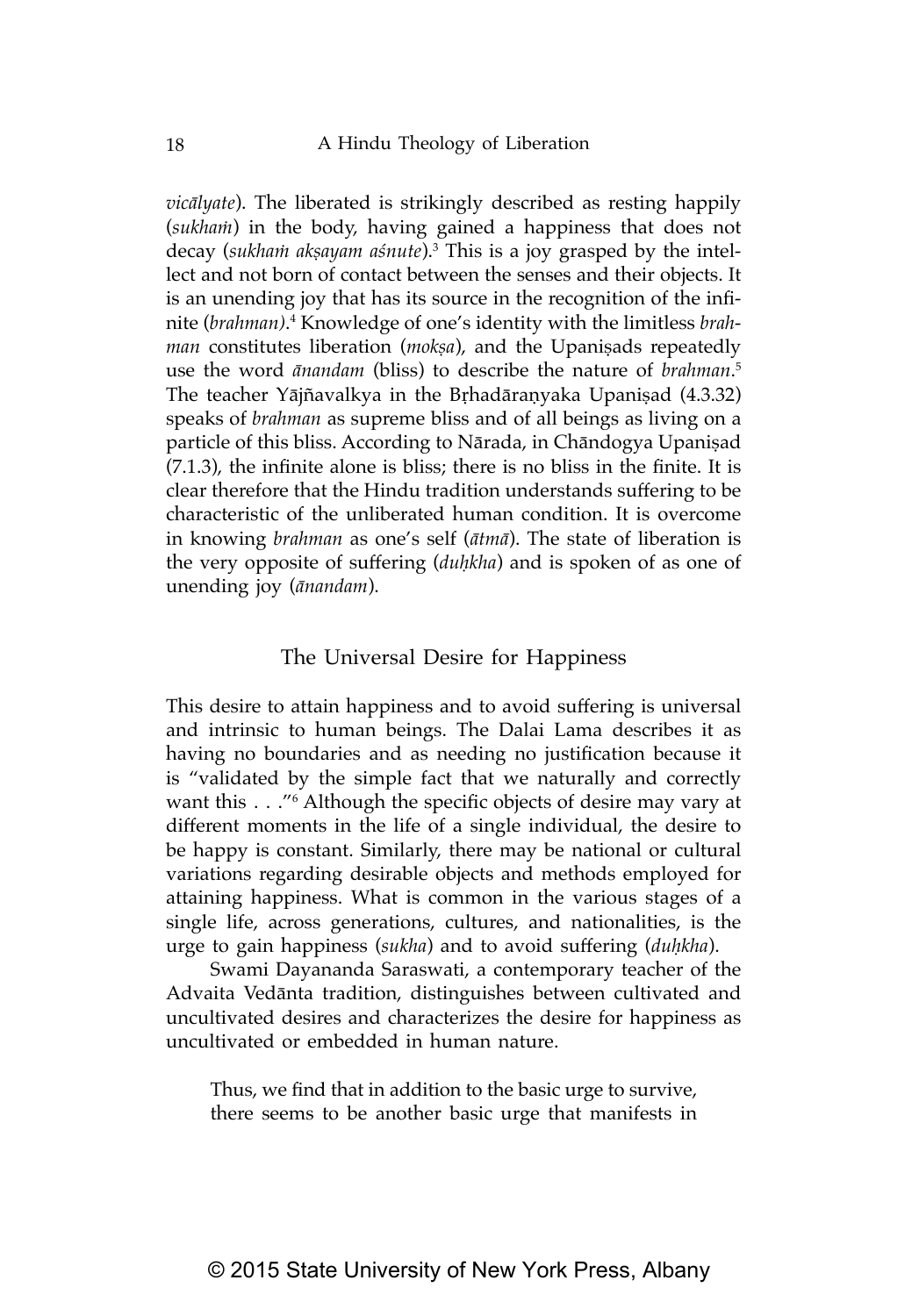the mind. It can be expressed by saying, "I want to be full, complete, adequate, fulfilled, happy, self-possessed," and so on. However one says it, it means the same thing. Unlike all cultivated desires for a specific end that one picks up in time, this one seems to come along with birth. No one has to be told that being full, happy, etc. is desirable.7

This uncultivated desire for fullness is the source of all transitory and culturally determined desires. The fact of it being intrinsic to human nature means also that it cannot, like transitory and cultivated desires, be given up. It will simply find expression in another form or guise. *Duḥkha*, in the Hindu tradition, is the expression of the frustration that arises from what the Dalai Lama speaks of as a natural and universal desire to be happy and our failure to fulfill this desire in a satisfactory and lasting manner. It is the consequence of not resolving the fundamental human want.

## Suffering as Mortality Anxiety

*Duḥkha* expresses itself existentially in a number of discernible ways. One of the ways that finds repeated mention in Hindu sacred texts is anxiety over the fact of human mortality. Anxiety over mortality is a fear that is unique to a self-conscious being able to reflect on the fact of finitude. No other animal, as far as we know, is endowed with the critical self-awareness that enables contemplation of the event of death before it occurs or that allows it to ponder the meaning of life in the face of its finitude. Anxiety about death was, for cultural anthropologist Ernest Becker, the fundamental human problem. The human predicament, in his words, is "that man wants to persevere as does any animal or primitive organism; he is driven by the same craving to consume, to convert energy, and to enjoy continued existence. But man is cursed with a burden no animal has to bear: he is conscious that his own end is inevitable, that his stomach will die."<sup>8</sup> The tragedy of our existence is our finitude, our fear of death and our "deepest need is to be free of the anxiety of death and annihilation."<sup>9</sup> Drawing on the work of the Danish philosopher Soren Kierkegaard, Becker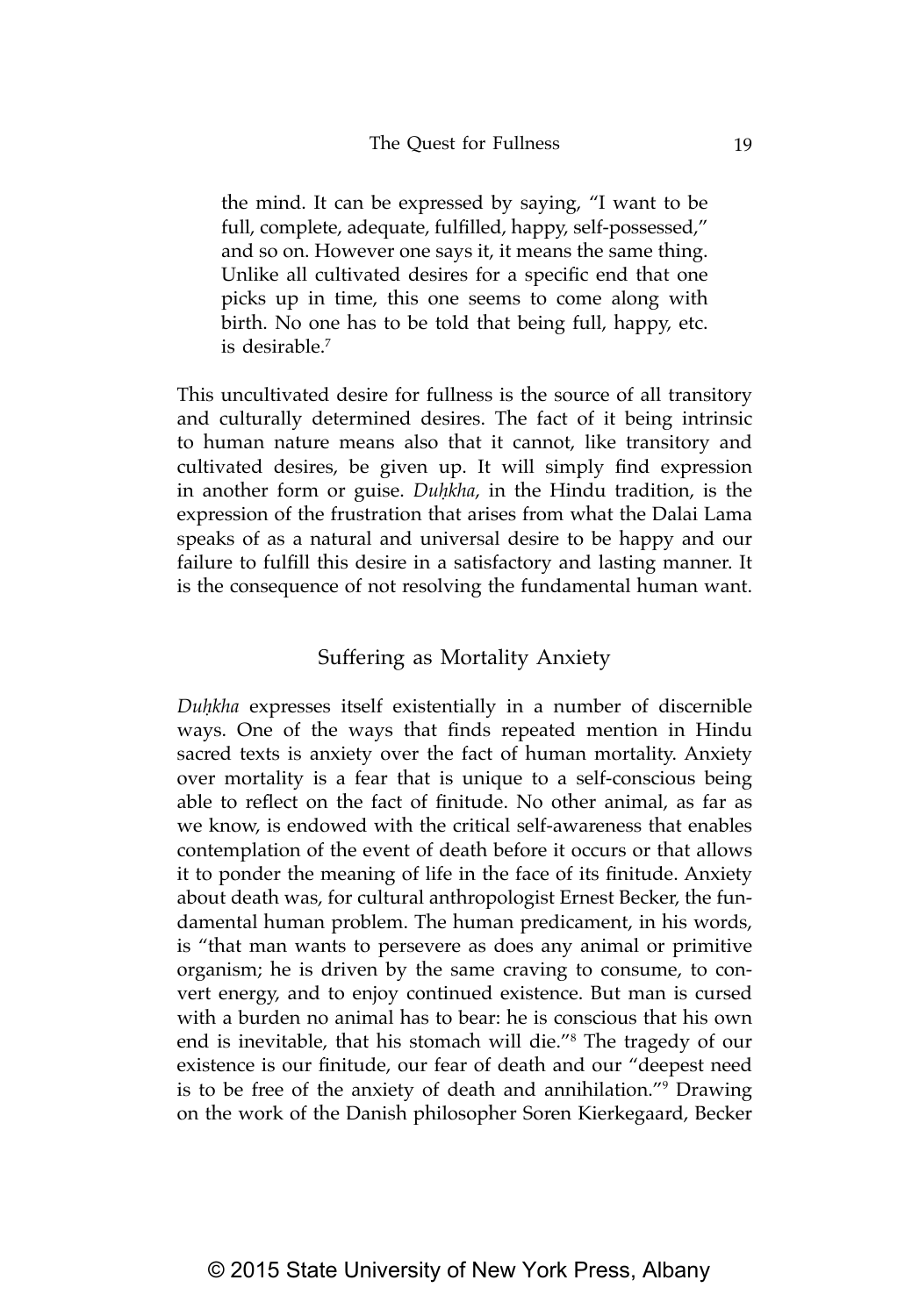identifies the underlying human anxiety as one that results from a consciousness of our animal limits. We are self-conscious animals.

What does it mean to be a *self*-*conscious* animal? The idea is ludicrous, if it is not monstrous. It means to know that one is food for worms. This is the terror: to have emerged from nothing, to have a name, consciousness of self, deep inner feelings, an excruciating inner yearning for life and self-expression—and with all this yet to die.10

It is possible to disagree with Becker's characterization of anxiety about death as constituting the human predicament by arguing for the priority of the desire to be happy and the fact that happiness seems to be thwarted by the reality of mortality. In other words, the threat of nonexistence adversely affects our ability to be happy. Death threatens to end and separate us from all that we associate with happiness.

Anxiety about death is at the heart of the question of Naciketas to his teacher Yama in Kaṭha Upaniṣad (1.1.20). Naciketas speaks of the doubt and uncertainty existing among human beings about existence or nonexistence after death and pleads for instruction about the truth of death. "Tell us," he asks, "of that thing about which people entertain doubt in the context of the next world and whose knowledge leads to a great result"  $(1.1.29)^{11}$ Maitreyī, in the Bṛhadāraṇkaya Upaniṣad 2.4.1, turns down the offer of ample wealth in favor of an instruction for the attainment of immortality. "If indeed," Maitreyī asks her teacher and husband, Yājñavalkya, "this whole earth full of wealth be mine, shall I be immortal through that . . . What shall I do with that which will not make me immortal? Tell me, sir, of that alone which you know (to be the only means of immortality)."12 Accumulating wealth does not resolve human anxiety about death and leaves us, as Naciketas observes in Kaṭha Upaniṣad 1.1.27, unsatisfied.

The Bhagavadgītā 13:8 speaks of death (*mṛtyu*) as suffering in a list that includes birth, death, aging, and disease. The text invites the student to see repeatedly the defect (*doṣa*) of suffering (*duḥkha*) present in all four conditions and describes such seeing or understanding as constituting wisdom. This verse requires careful exegesis because it may be read as suggesting that existence itself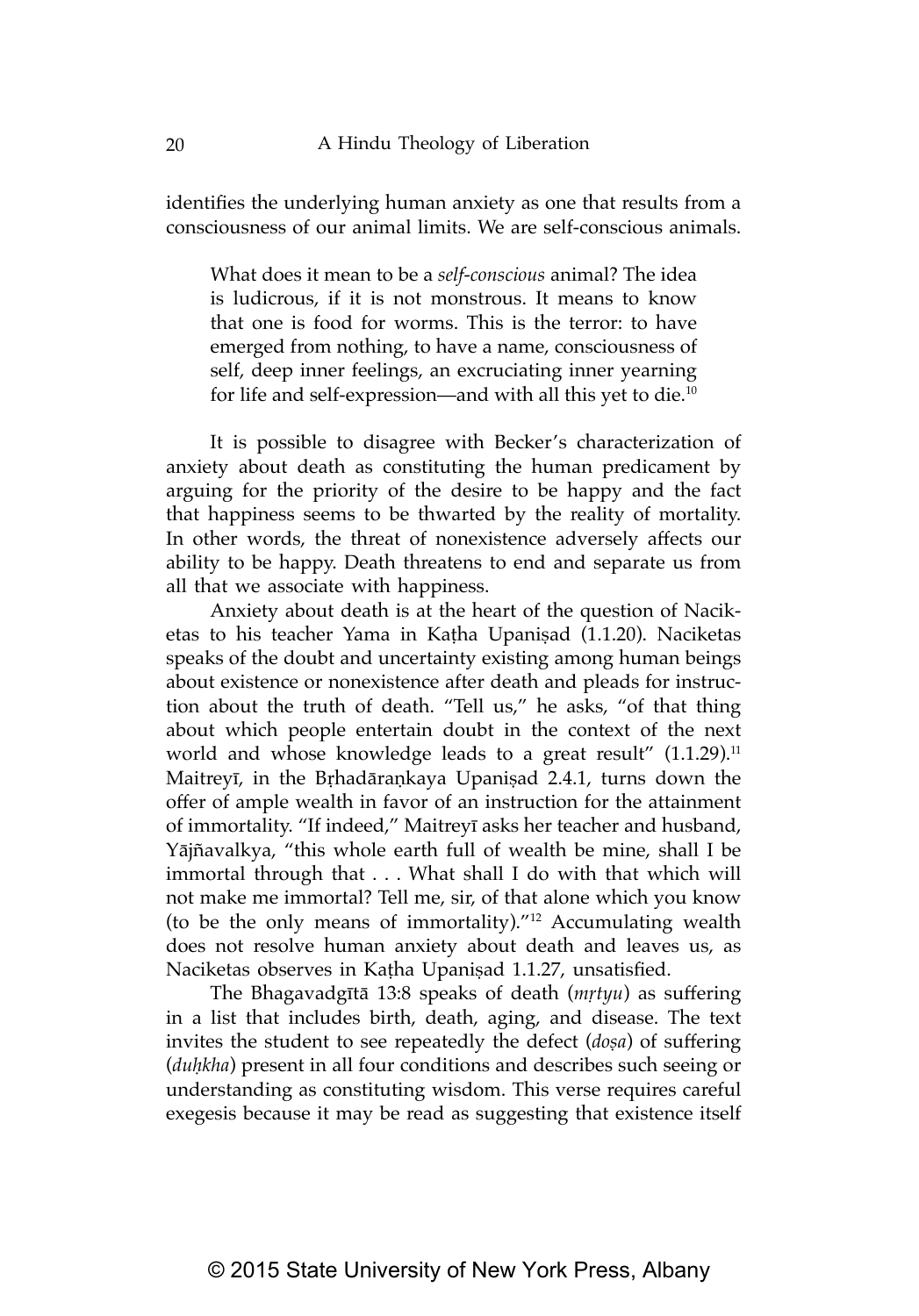is suffering and that freedom from suffering necessitates freedom from existence itself. Such an interpretation, however, is questionable in a tradition like Advaita, which affirms the possibility and primacy of liberation in life (*jīvanmukti*) and not at the end of existence in the world. Liberation does not free us from existence in the world or from aging, illness, and physical death. It promises to free from the mental and emotional suffering that these conditions may occasion. As we will see more clearly later, the Advaita tradition understands ignorance (*avidyā*) to be the root of human suffering and not birth itself. *Duḥkha* is properly understood to be a characteristic of the unliberated life and not of life itself. The Hindu emphasis in the analysis of suffering is on our emotional and psychological reactions to phenomena such as aging, illness, and death and not on identifying these with suffering. We should read the reference to birth as suffering in this verse and other similar ones as typical of the pairing that we find in Hindu texts. Death presupposes birth, and birth inevitably ends in death. Freedom from death implies freedom from birth. Bhagavadgītā 2:27 stated this insight earlier: "For that which is born, death is certain, and for that which is dead, birth is certain."13

#### Suffering and the Transient Nature of Experiences

Another significant expression of *duḥkha* may be found in the transient quality of all pleasurable experiences. This is a particularly poignant manifestation of *duḥkha* because the search for pleasurable experiences is one of our primary modes of fulfilling the natural desire to be happy. Yet each experience of pleasure grants a transient satisfaction and fails us in our search for fullness and adequacy of self. The Bhagavadgītā (5:22) cautions, "Because those enjoyments that are born of contact (between the sense organs and desirable objects) are the sources of pain alone (*duḥkhayonaya*), and have a beginning and an end, Arjuna, the wise person does not revel in them."<sup>14</sup> Although more extensive in meaning and calling attention to the impermanence, flux, and change that characterize all reality, the Buddhist teaching on *anicca* (Sanksrit: *anitya*) certainly includes the fleeting nature of all pleasures. In the second noble truth, the Buddha associates *duḥkha* with "union with the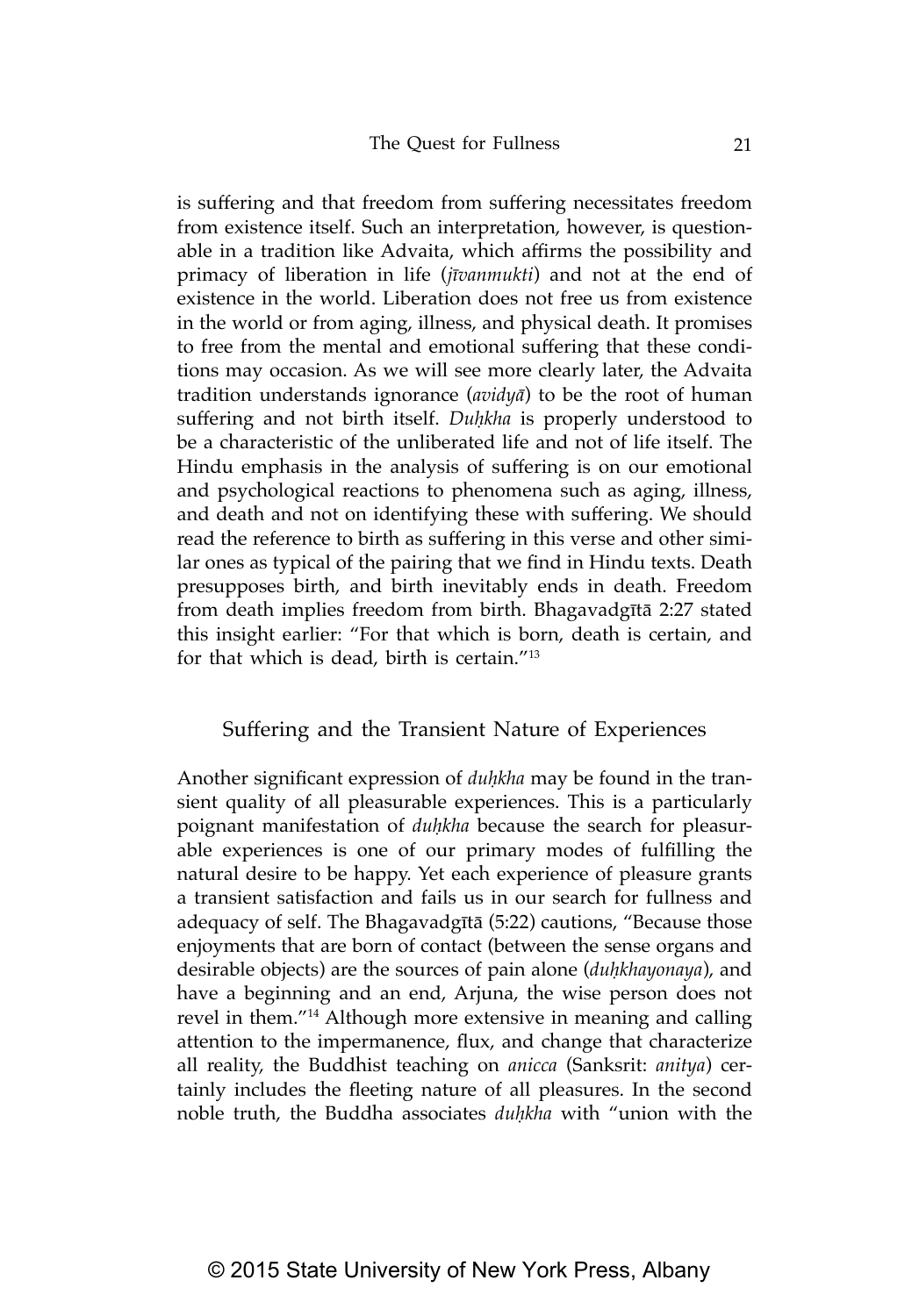unpleasing and separation from the pleasing." Naciketas observes in Kaṭha Upaniṣad 1.1.27 that all pleasures are ephemeral, and unrestrained indulgence wears down the senses and leaves us dissatisfied.

Krishna's teaching in the Bhagavadgītā about the transient nature of pleasure follows logically from his statement that experiences with a beginning inevitably come to an end. As a subjective experience, pleasure is associated with our own classifications of objects and persons as desirable, undesirable, or neutral and the consequent development of likes (*rāga*) and dislikes (*dveṣa)* that condition our responses. In the gain of that which we regard as desirable and which conforms to our likes, we experience pleasure. The opposite occurs in the case of the undesirable object or person. Likes and dislikes are constantly shifting, objects and persons change, and, as Naciketas observed, the instruments of enjoyment decline and wane. Pleasures turn out to be capricious, leaving us wanting and incomplete. Understanding the fickle nature of pleasures leads to the state of informed detachment, quite different from a self-denial that is based on fear or the rejection of pleasures. It is described in Bhagavadgītā 2:64 as a state of freedom and tranquility that results from not coating objects in the world with subjective values based on likes (*rāga*) and dislikes (*dveṣa*) and thinking that such values are intrinsic to these objects. "One whose mind is controlled, moving in the world of objects, with sense organs that are under his or her control, free from likes and dislikes, attains tranquility."<sup>15</sup>

#### Suffering as the Experience of Inadequacy

Anxieties about the hovering presence of death and the fleeting nature of pleasure are well-recognized forms of *duḥkha.* Less tangible, but no less real, is what Becker refers to as the "ache of cosmic specialness."16 Describing it also as "the struggle for self-esteem" and for "limitless self-extension," Becker notes its presence from earliest childhood and its reflection of the basic human condition. "[I]t is not that that children are vicious, selfish or domineering. It is that they so openly express man's tragic destiny: he must desperately justify himself as an object of primary value; he must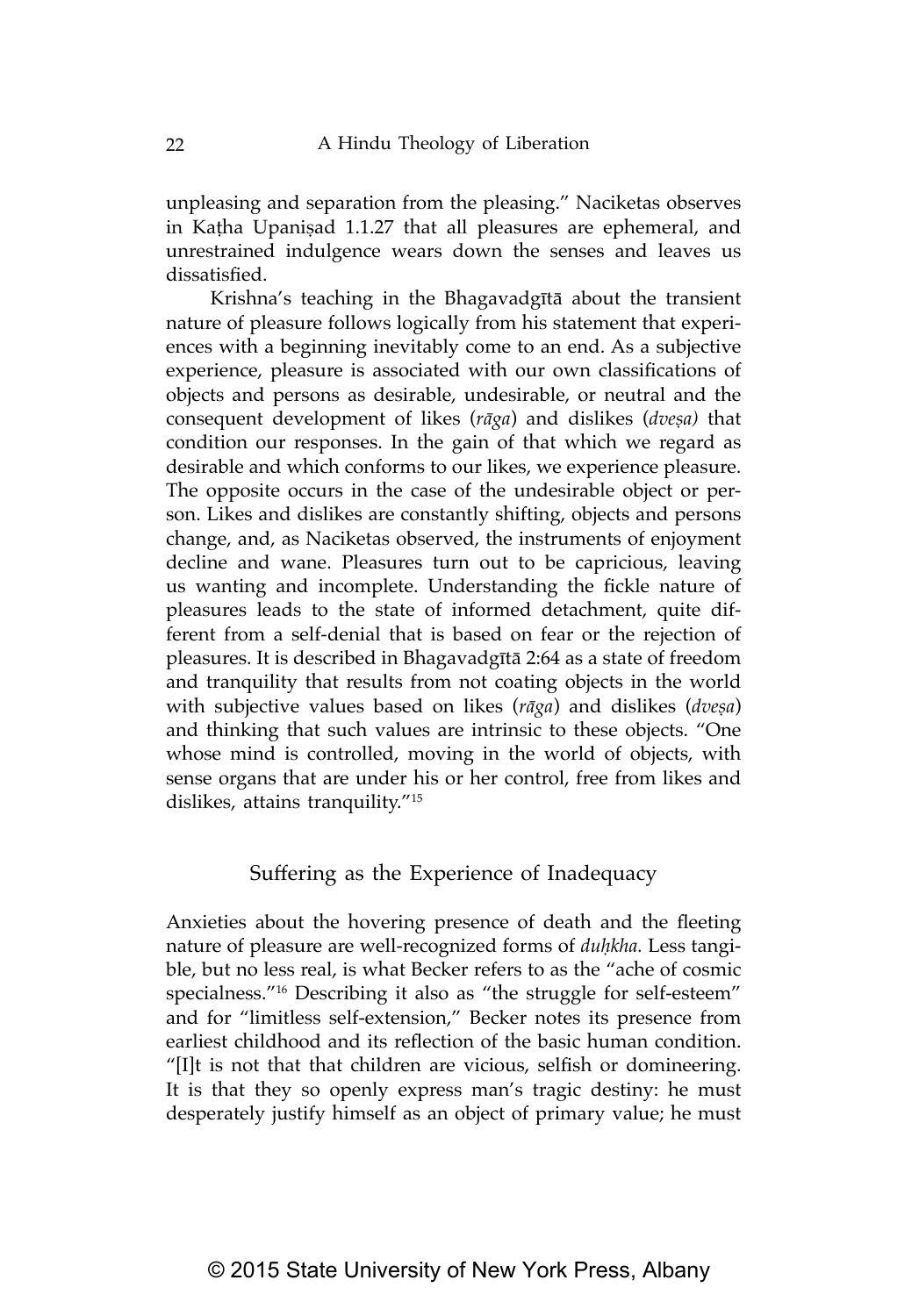stand out, be a hero, make the biggest possible contribution to world life, show that he *counts* more than anything or anyone  $else."17$ 

It is a yearning to stand out, to be "an object of primary value," the "one in creation." It is at heart a desire for meaning, a need to believe that what we do is "truly heroic, timeless, and supremely meaningful." We may argue that what Becker characterizes as the struggle for self-esteem or as the desire to enjoy primary value reveals a fundamental experience of self-lack, selfinsufficiency, or inadequacy. It is the nagging consciousness of oneself as an incomplete being and the inner turmoil this generates. Positively, the feeling of insecurity manifests in a continuous seeking for security through the pursuit of different ends.

There are encounters in the Upaniṣads that exemplify the anxieties about death and the transiency of pleasure.<sup>18</sup> Perhaps the one that most eloquently describes the experience of *duḥkha* as the absence of meaning involves Nārada in the Chāndogya Upaniṣad (Chapter 7). Nārada wanted instruction from his teacher Sanatkumāra, but the teacher requested that he first describe the various intellectual disciplines that he had studied and mastered. Nārada provided an exhaustive list that included sacred texts, grammar, ritual, mathematics, logic, ethics, war, science, astronomy, and the arts! At the end of it all, Nārada confessed, "Here I am sir, a man full of sorrow. Please, sir, take me across to the other side of sorrow."<sup>19</sup> Nārada's sorrow, in Becker's terms, was the "failure to find a meaning for his life, some kind of larger scheme into which he fits. . . . It is the expression of the will to live, the burning desire of the creature to count, to make a difference on the planet because he has lived, has emerged on it, and has worked, suffered and died."<sup>20</sup>

#### Inadequacy and the Multiplication of Desires

The urge to overcome the gnawing sense of self-inadequacy and to achieve fullness of being finds expression in multifarious desires. Among the prominent of these are the desires for wealth, fame, and power. The insatiable quest for wealth, beyond the decent satisfaction of one's needs, is explicable by the fact that wealth acquisition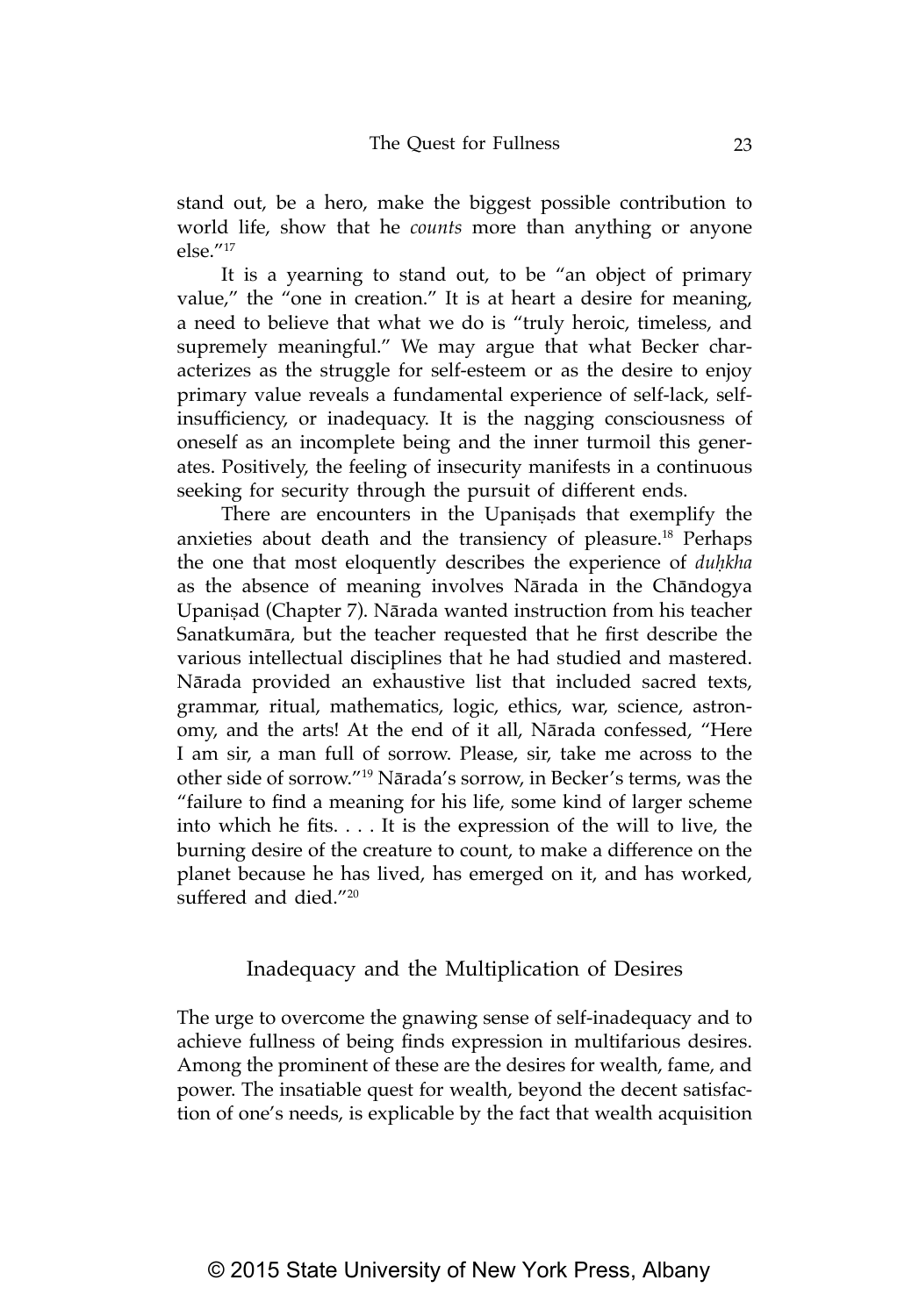is a culturally acceptable way of seeking to add self-value and to overcome the sense of lack in oneself. Material acquisitions enable us to entertain thoughts of fullness of self and, in Becker's terms, "cosmic specialness." The same is true of our modern preoccupation with the gain of fame. The gain of fame, however momentary, is one of the widely accepted aspirations of contemporary culture. Modern technologies of communicating and receiving information offer new possibilities for pursuing this goal. Anonymity seems to be equated today with insignificance and lack of self-worth. The pursuit of wealth, already mentioned, often has fame as its objective, based on the assumption that persons of wealth are admired and that most of us aspire to become like them. The thought of being admired by others allows the wealthy or famous person to own him- or herself as a being of value. Wealth or fame itself does not confer adequacy or add tangibly to one's significance. Because these are culturally approved and valued pursuits, their gain enables a human being to entertain a thought of self-worth and to overcome, however temporarily, a sense of insignificance and to become acceptable to oneself. It is, in other words, the thought that matters. Bṛhadāraṇkaya Upaniṣad 2.4.5 states this truth beautifully in its famous dictum "All things become dear for one's own sake (*ātmanastu kāmāya sarvam priyam bhavati*)." Fame is sought for the purpose of self-acceptance. One confers value upon oneself indirectly through the approval of others.

What has been said of wealth and fame may also be said of the thirst for power. When it is not sought or used for the purpose of alleviating suffering, it becomes what Becker understands as another element in the cultural hero system to make us believe that we have ultimate worth. The Bhagavadgītā 16:13–15 describes well the attitude of searching for security of self through wealth, fame, and power and the thought process involved.

Today, this is gained by me. I will gain this (also) which is pleasing to the mind. This (much) wealth I have; this wealth also I will have later.

This enemy is destroyed by me and I will destroy others also; I am the ruler; I am the enjoyer; I am successful, powerful, and happy.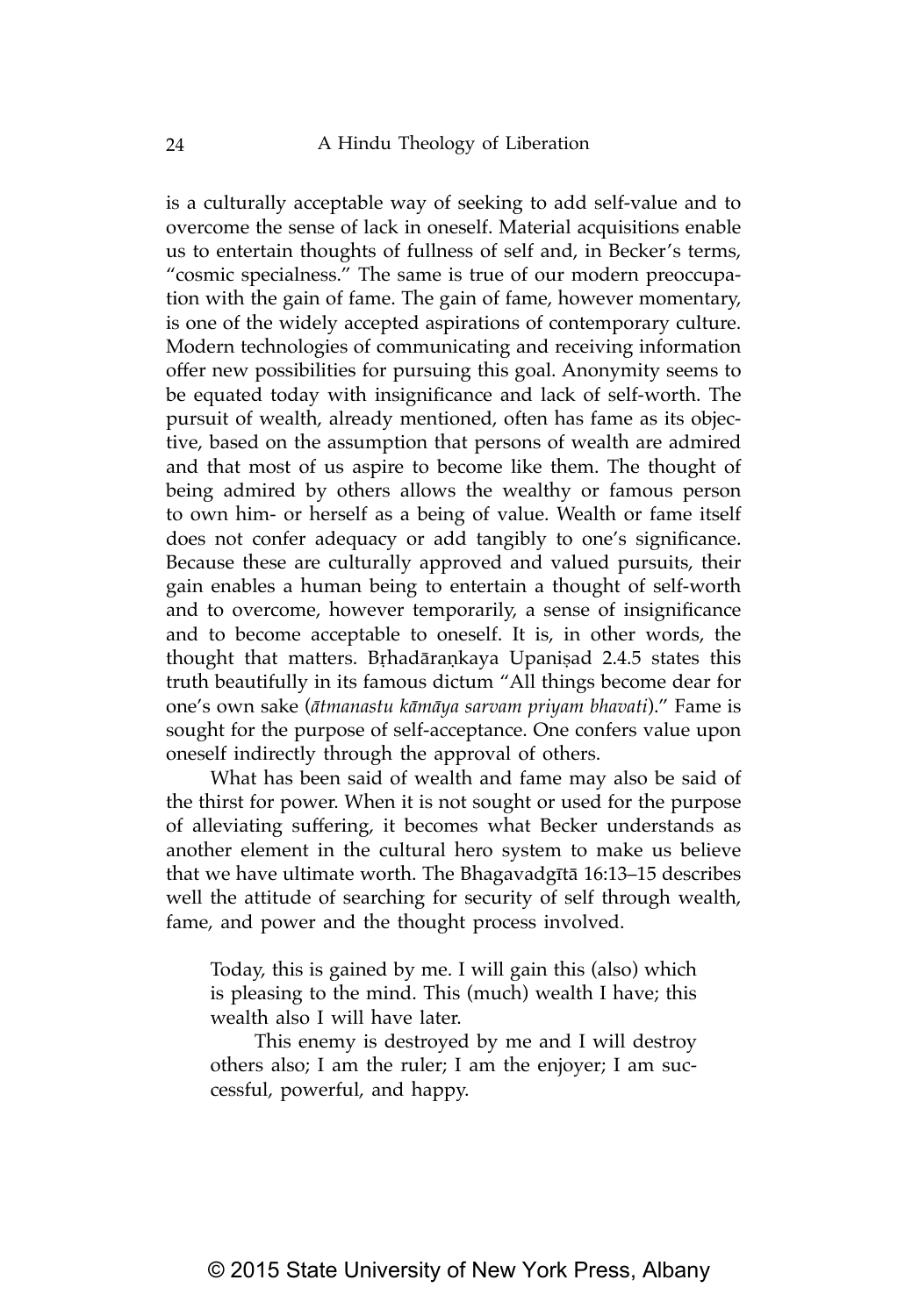Those who are totally deluded due to lack of discrimination say, "I have wealth. I was born in a very good family. Who else is equal to me? I will perform rituals. I will give. I will enjoy."21

What the Bhagavadgītā offers us here is a composite picture of the thought process of one who searches to overcome his sense of limitation by the acquisition of wealth, fame, and power and who is driven by the need to stand out from everyone else ("Who else is equal to me?"). It is the search for self-importance that is pursued by favorably comparing oneself to others who are regarded as inadequate. "And it is only by contrasting and comparing himself to *like* organisms, to his fellow men, that he can judge if he has some extra claim to importance. Obviously, it is not very convincing about one's ultimate worth to be better than a lobster, or even a fox; but to outshine 'that fellow sitting over there, the one with the black eyes'—now that is something that carries the conviction of ultimacy."22

## The Persistence of Inadequacy

The tragic nature of the quest for self-acceptance and self-value through pursuits such as pleasure, wealth, fame, and power, as attested in the experiences of human beings across cultures and times, is that such gains consistently fail to satisfy and leave us wanting. There are many reasons for this. First, the problem of inadequacy is a notional one centered on oneself. It does not arise because of any gain or any loss and is not resolved, therefore, as a consequence of any gain or loss such as wealth, fame, or power. One is in search of self-adequacy and not in any of these as ends in themselves. Because the problem of self-inadequacy is not caused by the loss of wealth, fame, or power, the addition of these cannot be the solution. Huston Smith made this argument in different words when he wrote, "While it is not true to say that men cannot get enough money, fame and power, it is true to say that men cannot get enough of these things when they want them greedily, when they make them the supreme forces of their lives.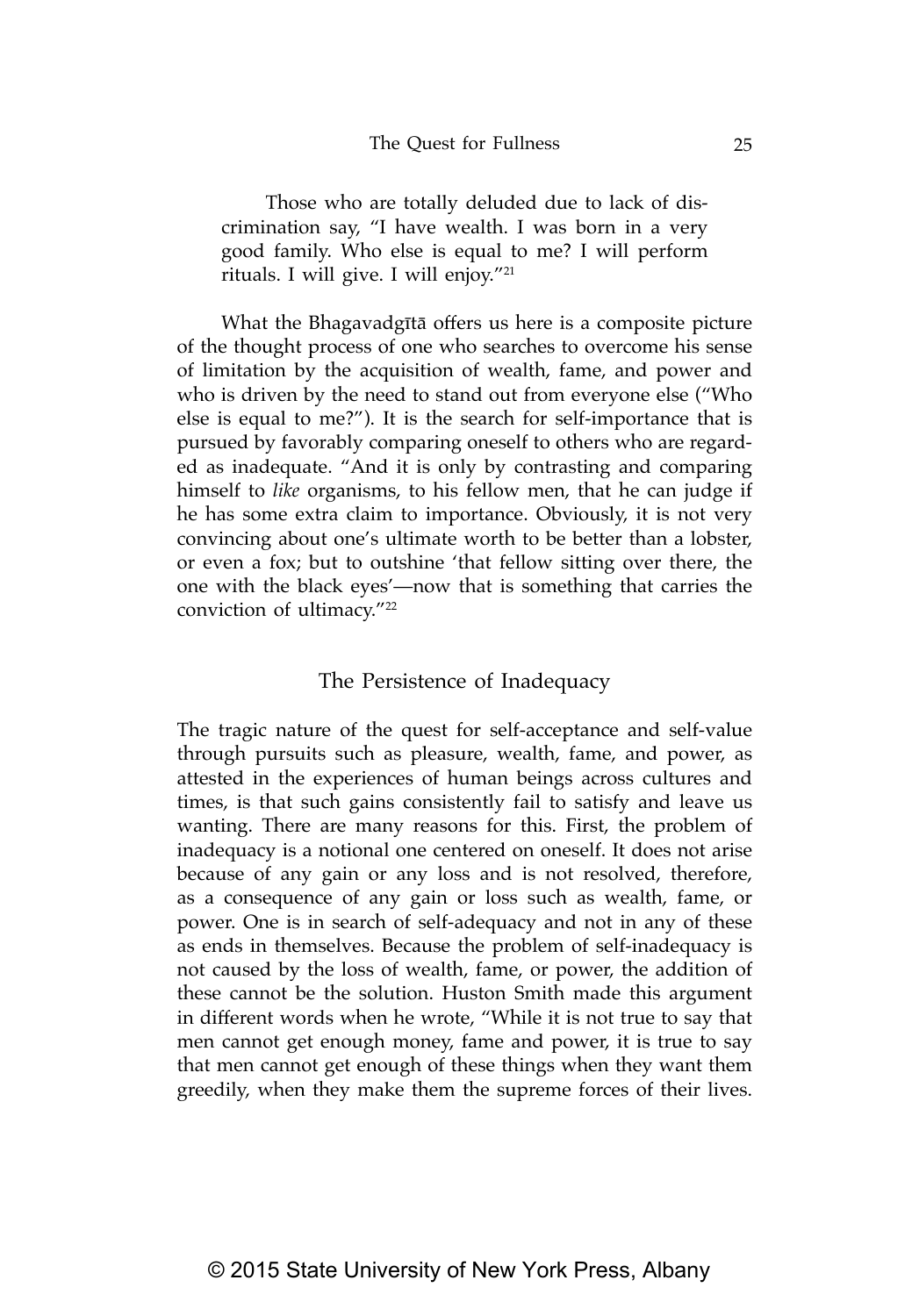*These are not the things men really want, and man can never get enough of what he does not really want.*"23 Our intrinsic existential problem of inner lack will not be resolved by the addition of anything extrinsic to the self.

Second, as noted by Becker, we strive for self-value by comparing and contrasting ourselves with others. What this implies, of course, is that any value attributed to oneself though gains such as wealth, fame, and power is dependent on others enjoying less or on the unequal distribution of these goods. When these things are sought for one's fullness of being, one can never have enough because the value of what one gains is always relative to others' accomplishments. One lives in perpetual anxiety of losing selfvalue because of the gains of another. We become participants in a race without a finish and without any hope of fullness and enter into a relationship of psychic competition with others. The consequence is the ubiquitousness of envy, described by Becker as "the signal of danger that the organism sends to itself when a shadow is being cast over it, when it is threatened with being diminished."<sup>24</sup> Although the transient worth of these gains is certainly connected with their relative character, it also is the outcome of the wider truth of change that affects everything finite. All gains originating in time are subject to time and hence change and uncertainty.

The fundamental human predicament, as understood in Advaita, is that of a self-conscious being experiencing a profound sense of inner lack and insignificance and discovering that culturally approved gains such as pleasure, wealth, fame, and power do not resolve this emptiness. Wanting persists in spite of all gains. Every finite gain provides a momentary satisfaction, fleetingly removing our sense of want but leaving it to return with nagging insistence. Want is the ever-active incubator and source of multifarious desires. Some of these desires are focused on gaining ends not already possessed (*pravṛtti*), and others take the form of striving to eliminate what one perceives to be the sources of unhappiness (*nivṛtti*). Both kinds of desires and the appropriate actions for their achievement do not liberate from persisting want. Not recognizing this predicament and hoping that the next desire will lead to lasting freedom from want, we become victims of greed, an insatiable condition of always wanting more. Swami Dayananda summarizes the human predicament succinctly: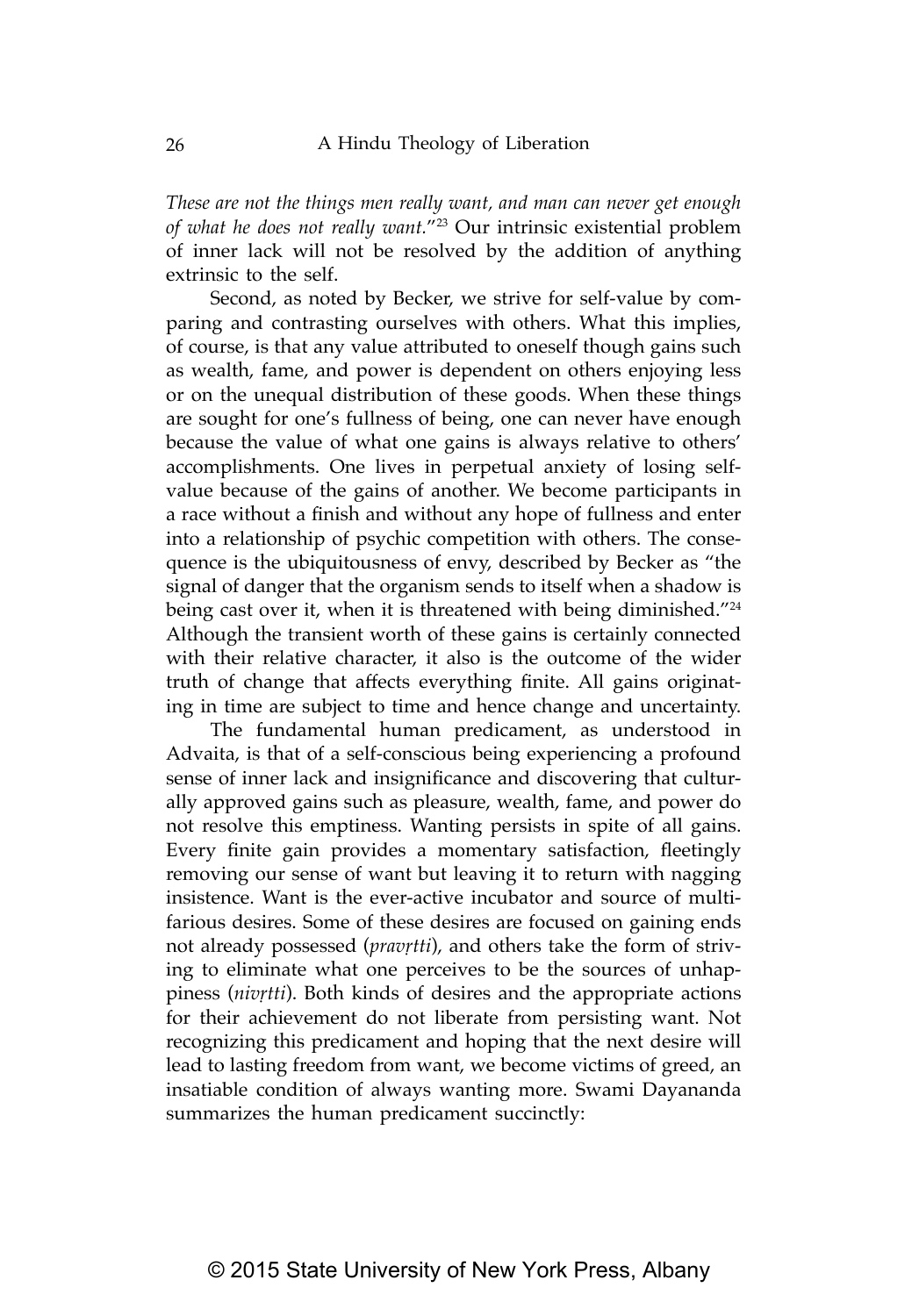Any gain from change also always involves a loss. When one gains something, there may be an initial release from a sense of inadequacy, but one then finds that the original problem still remains. By gaining or disposing of one thing or another, the problem of inadequacy is not solved. Adequacy, freedom from being incomplete, is the end I seek behind all my forced pursuit of security, artha; but no gain or disposal accomplishes that end.<sup>25</sup>

If we understand *duḥkha* (suffering) to fundamentally be this condition of want and dissatisfaction with ourselves, then we should think of greed as a symptom rather than a cause of the problem.26 Greed, whatever its object, is a response to the condition of inadequacy and not its cause. This is a very important point to which we return at various points in our discussion. Without a resolution to the problem of lack, the source of desires, greed goes untreated. Greed is acknowledged in the Hindu tradition as a cause of actions that inflict pain on others (Bhagavadgītā 3:36–37) and on oneself (Bhagavadgītā 16:21). It is often paired with anger (*krodha*) as a source of suffering. It is, however, symptomatic and not fundamental.

# Overcoming the Problem of Inadequacy: The Limits of Action

Understanding this fundamental human predicament is an important first step toward its eventual resolution. Such understanding is the consequence of mature reflection on the nature of one's search and on the limits of various gains to overcome our need for adequacy. Muṇḍaka Upaniṣad (1.2.12) describes well this process of examining and reflecting on one's experiences. "Having analyzed the worldly experiences achieved through effort, a mature person gains dispassion, discerns that the uncreated (limitlessness) cannot be produced by action."27

What the thoughtful person understands is that all finite gains accomplished by action do not lead to freedom from the state of want. Freedom from want does not seem to be a product that follows from actions performed. These may at best produce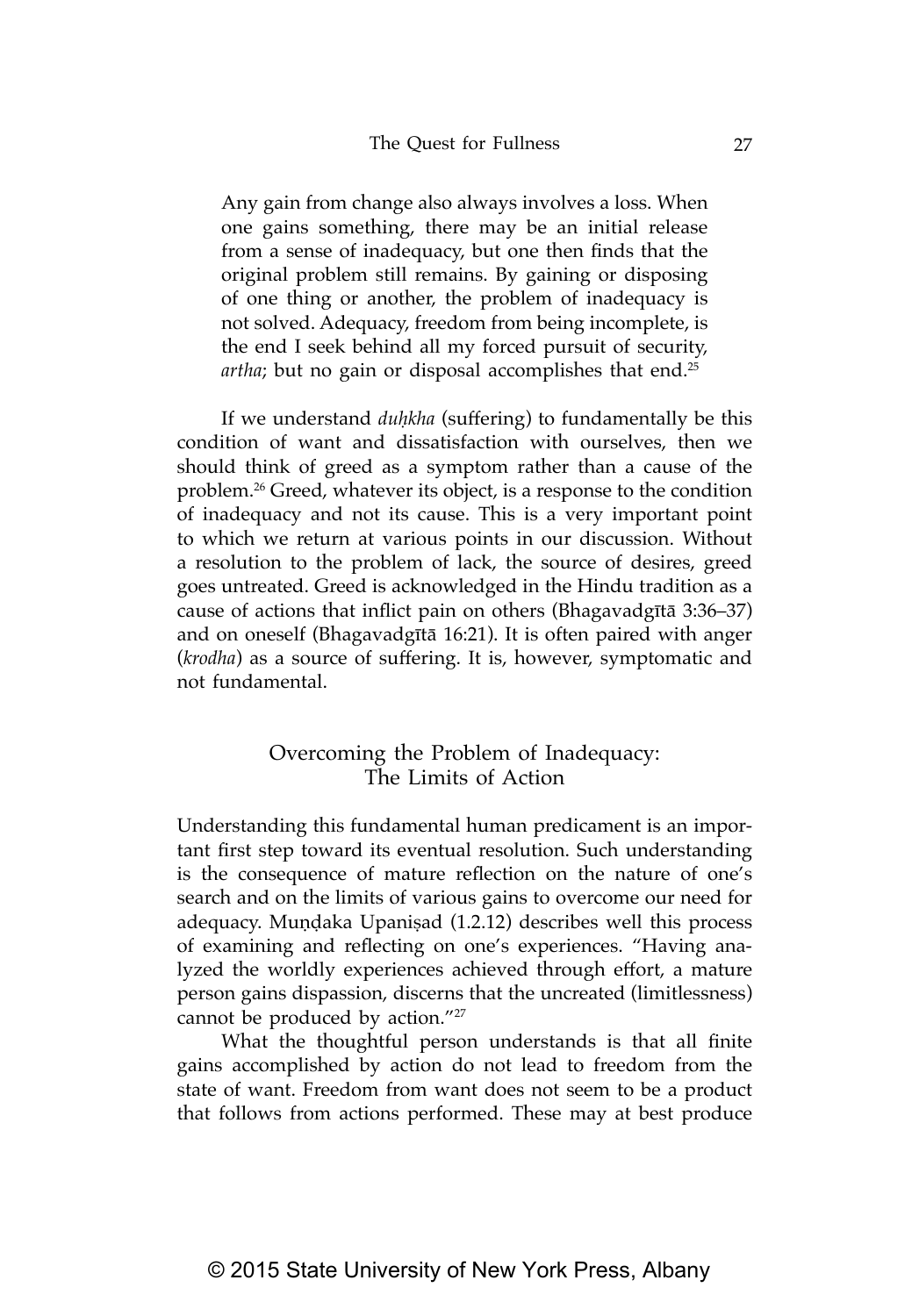a temporary release from want, but the condition of wanting soon reappears.

Conviction about the limits of finite gains to dispel the suffering of inadequacy leads to an attitude of dispassion or detachment (*nirvedam*). It is an appreciation of the fact that while finite actions can generate results necessary for satisfying legitimate human needs, it is illusory to think that these will overcome entirely our deep-rooted sense of want. Sankara, in his commentary on the Brahma-sūtra 1.1.4, identifies four possibilities for action. Through actions, we can create an effect (like a pot from clay), modify or transform an existing effect (milk into yogurt), reach somewhere (like traveling from one destination to another), or cleanse and purify something (like removing dust from a mirror). Such limited actions are useful for accomplishing specific finite ends but do not seem to overcome inadequacy. It is important also to note that any adequacy that is the effect of a finite action will itself be finite and transient. A created fullness, the Muṇḍaka Upaniṣad text suggests, will be a limited one. The attitude of detachment spoken of in this verse should not be construed as implying an attitude of fear or disgust toward the finite. It is a mature understanding of the limits of the finite to solve the fundamental human problem. The Bhagavadgītā 2:59 cautions that it is only such wisdom and not the suppression of sense activity that liberates from unhealthy attachment and greed toward finite gains. An active life, infused with healthy detachment, is superior, according to Bhagavadgītā (3:6–7), to an inactive one in which one still harbors misconceptions about sense objects and finite gains. "The one who, controlling the organs of action, sits with the mind remembering those sense objects is deluded and is called a person of false conduct. Whereas, Arjuna! the one who, controlling the sense organs with the mind, remaining unattached, takes to the *yoga* of action with organs of actions, is far superior."28

Understanding the human problem is a necessary step toward any search for its resolution. Suffering (*duḥkha*) properly describes this problem, even though its expressions are many and include the anxiety over mortality that Becker emphasizes, the transience of pleasure, the wish for significance, and the persistence of inadequacy. The sense of insignificance and inadequacy is centered on oneself and on notions that one has about oneself and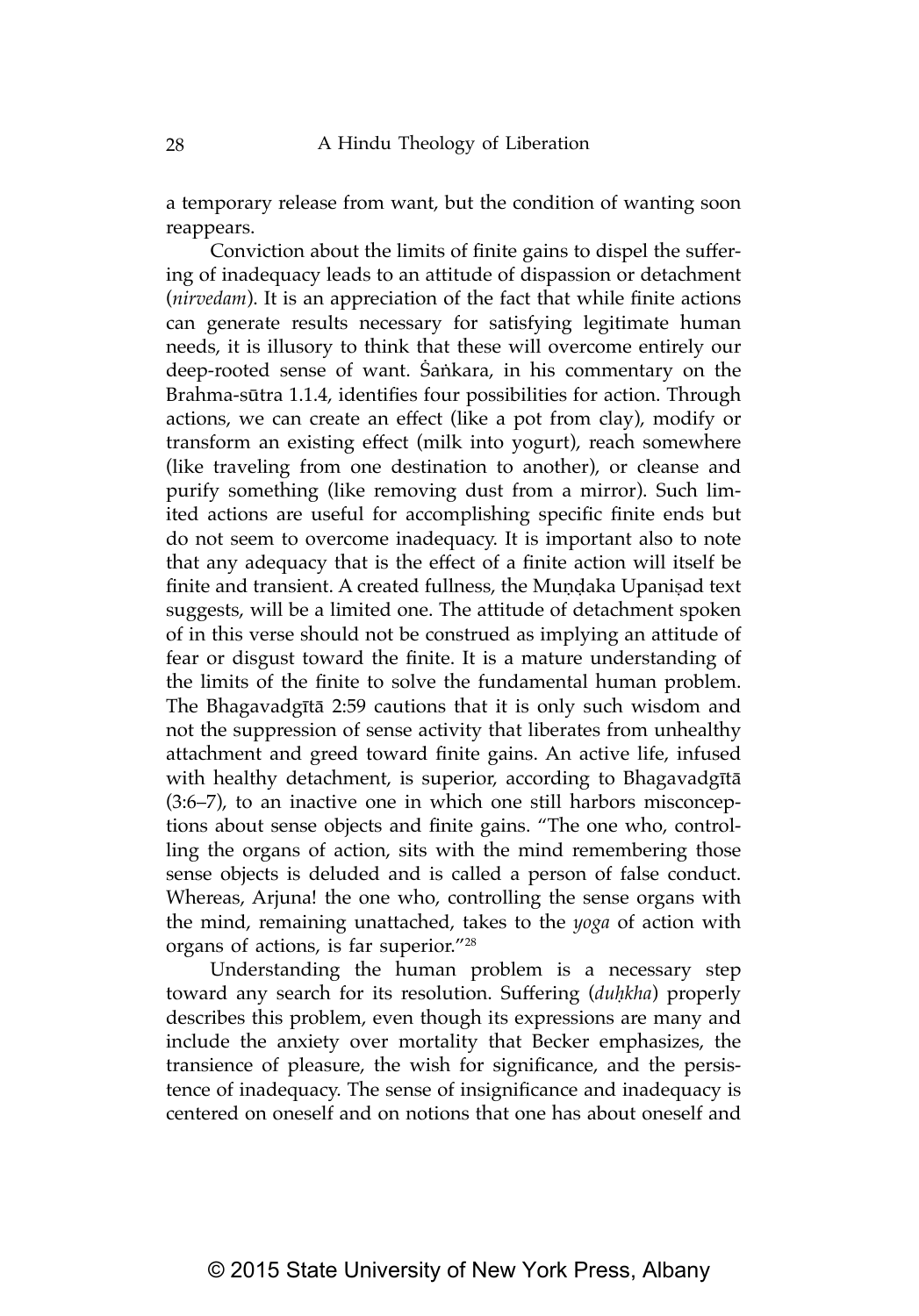is not overcome by extrinsic gains such as wealth, fame, power, or pleasure. We feverishly, and often recklessly, pursue finite ends hoping through these to overcome self-lack and to attain the fullness of being that we truly want. Citing the work of Kierkegaard, Becker addresses the fact of our non-awareness of our motives in action. "We seek stress, we push our own limits, but we do it with our *screen against despair* and not with despair itself. We do it with the stock market, with sports cars, with atomic missiles, with the success ladder in the corporation or the competition in the university."29

It is significant that Naciketas, in the Kaṭha Upaniṣad 1.1.26, in his encounter with Death, also rejects all the rewards offered, such as wealth, power, long life, social status, and sense-pleasure. Naciketas turns down the offerings of Death with the observation that these are finite and leave human beings wanting and discontented. Naciketas sees through the "screen of despair" described by Becker. "Ephemeral are these, and they waste away the vigor of all the organs that a man has. All life, without exception, is short indeed. Let the vehicles be yours alone; let the dances and songs be yours."30

In Becker, awakening to the predicament of our illusory quest for significance leads to despair. There is not much to be offered when we confront the reality of an existence that seems meaningless. Becker articulates this rhetorically.

When you get a person to emerge into life, away from his dependencies, his automatic safety in the cloak of someone's power, what joy can you promise him with the burden of his aloneness? When you get a person to look at the sun as it bakes down on the daily carnage taking place on the earth, the ridiculous accidents, the utter fragility of life, the powerlessness of those he thought most powerful—what comfort can you give him from a psychotherapeutic point of view?<sup>31</sup>

Although few contemporary thinkers have articulated and described the human problem as powerfully as Becker, his solution does not take us out of the realm of the illusory. Becker's solution to existential despair is the release of one's creative powers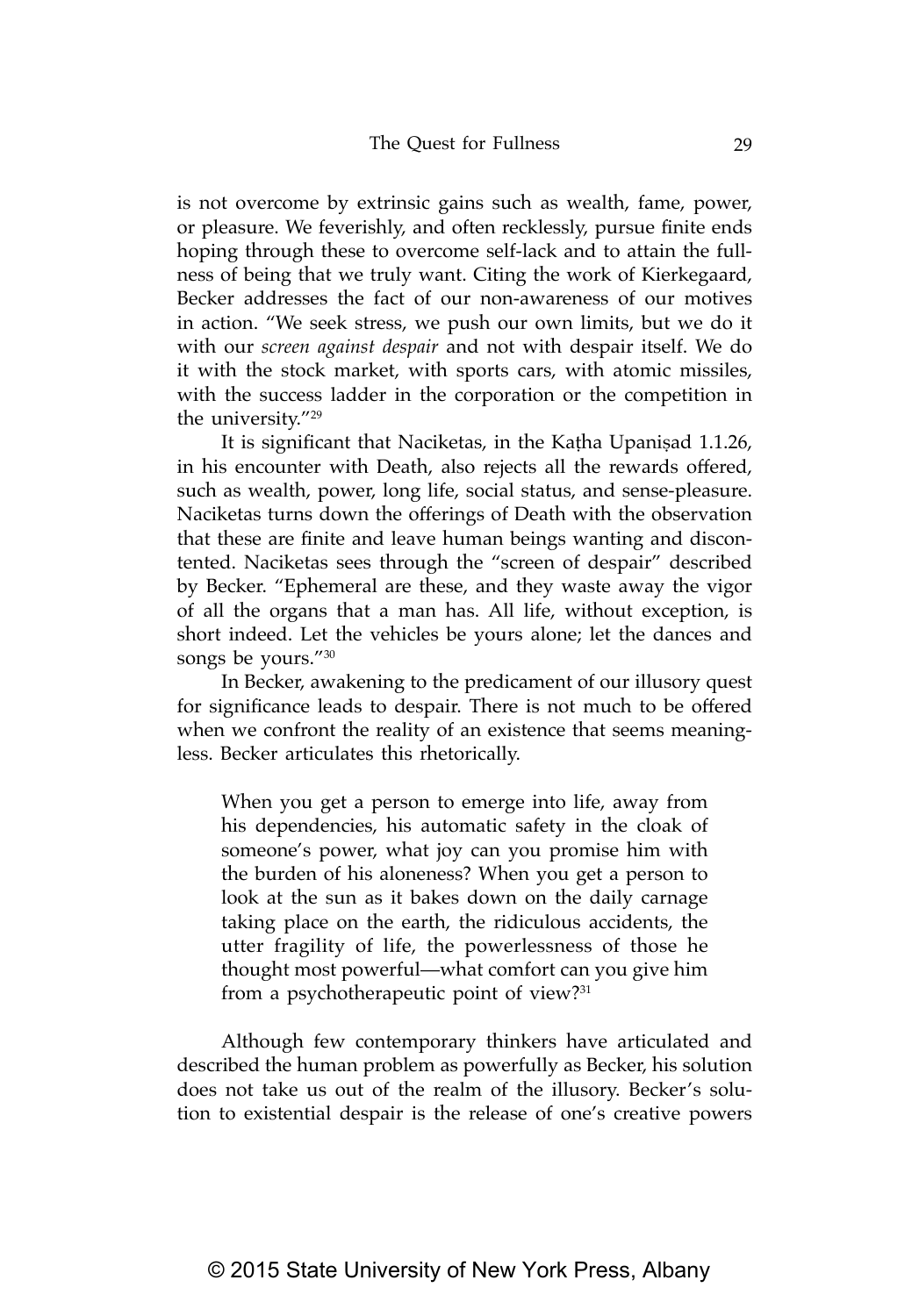in work. Through work, "he satisfies nature which asks that he live and act objectively as a vital animal plunging into the world; but he also satisfies his own distinctive human nature because he plunges in on his own *symbolic* terms and not as a reflex of the world as a given to mere physical sense experience. He takes in the world, makes a total problem out of it, and then gives out a fashioned, human answer to that problem."32 Although this "humanly created meaning" is also illusory, it is a necessary illusion, argues Becker, because it provides the heroic justification and meaning for life.

#### Despair as Opportunity

Despair is also a painful reality in the Advaita tradition. Vedāntasāra (1.30) describes the student as "scorched with the fire of the endless round of birth and death" and as going to a teacher as a person "with his head on fire rushes to a lake."33 In similar language, Vivekacudamani (36) characterizes him as afflicted by an "unquenchable fire," "shaken violently," and "terrified." This sorrow of despair is also a moment of opportunity. The Muṇḍaka Upaniṣad (1.2.12) text cited above advises the despairing human being in the following words: "To know That, he should go, with twigs in his hand, to a teacher who is learned in the scriptures and who is steadfast in the knowledge of himself." The same text also advises the teacher on her response to the student. "To that student who has approached properly, who has a resolved mind, who has mastery over mind, that wise person should teach that *brahmavidyā* by which one knows the imperishable, the limitless truth as it is."

We had earlier highlighted Becker's identification of the human longing for "limitless self-extension," "cosmic significance," the urge "to be the *one* in creation." The Advaita tradition, following the Upaniṣads, names and identifies this desire as the intrinsic desire for *brahman* (the infinite), where alone there is freedom from suffering (*duḥkha*). The infinite is, according to the Advaita tradition, what human beings really want, as opposed to the unending finite ends that we pursue. The coincidence of terminology between Becker and the Upaniṣads is, to say the least, fasci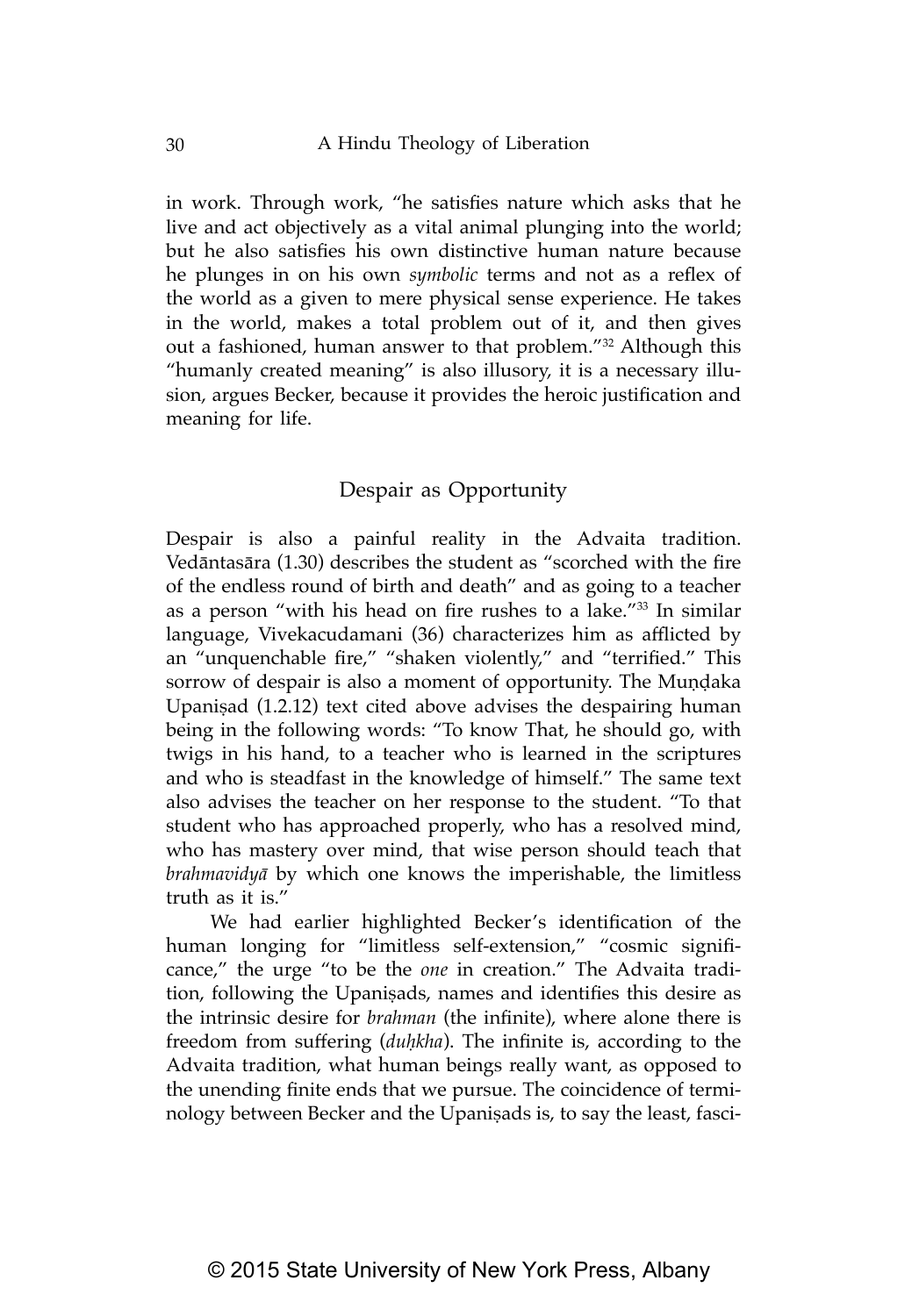nating. Chāndogya Upaniṣad (7.23.1) speaks of the ultimate object of human longing in these famous words. "That which is infinite, is alone happiness. There is no happiness in anything finite. The infinite alone is happiness. But one must desire to understand the infinite."34

Later in the Chāndogya Upaniṣad (8.7.1), students go to their teacher, Prajāpati, after hearing that it is the knowledge of the infinite alone that culminates in the fulfillment of all desires. Bṛhadāraṇyaka Upaniṣad (2.4.5) is even more specific and offers a list of objects of desire that are sought not for their own sake but in pursuit of the infinite. These include husbands, wives, children, wealth, other worlds, and deities. The teacher advises that after understanding that the infinite is the object of human search, we should hear about, reflect on, and contemplate its nature.

Identifying the one end of human longing to be the infinite (*brahman*) is important for several reasons. We gain clarity about the human predicament that helps to end the frenzy of greed that is fueled by the illusion that gains of wealth, fame, or power will confer self-adequacy. It leads, as we have noted earlier, to a state of healthy detachment that is a consequence of understanding the possibilities and limits of finite gains. As important, the understanding of the human problem to be the quest for the infinite helps us also to think about the appropriate methods that may be employed for gaining this end.

#### The Uncreated Infinite

Muṇḍaka Upaniṣad (1.2.12), cited earlier, mentions that the fruit of reflection on the nature of action is the understanding that the infinite, literally the uncreated, is not the created effect of an action. All actions, physical and mental, originate in time and can only be performed for a limited duration. The effects of any such actions will necessarily be finite and subject to change and loss. It is a contradiction to understand or to think it possible to bring the infinite into existence through finite actions. "A limited being," writes Swami Dayananda, "through limited action gains a limited result. A series of limited results do not add up to limitlessness. A limited being plus a limited result, plus limited results, endlessly,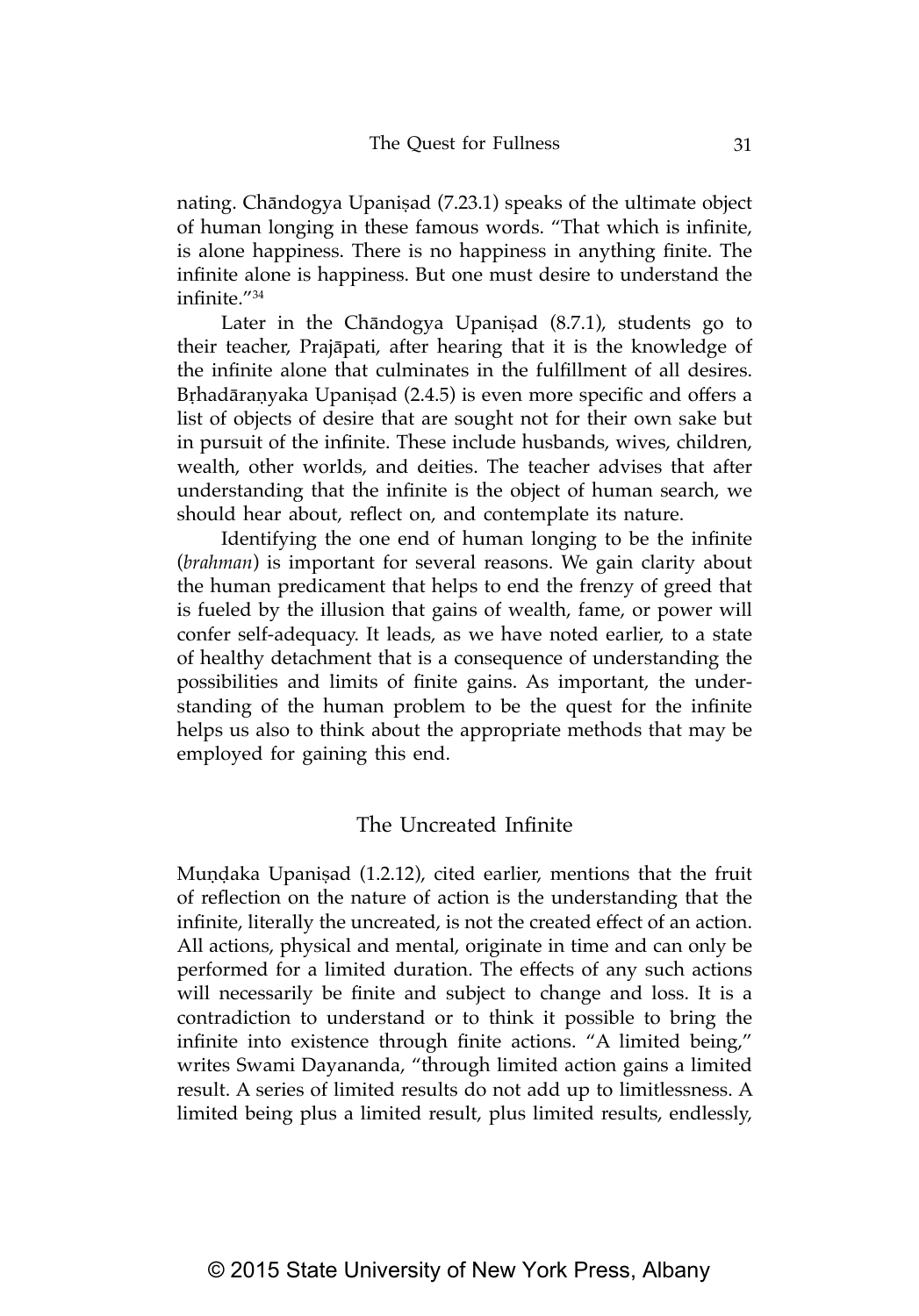still equals a limited being. By a process of becoming, the inadequate and limited being will never become limitless. Any changes one brings about, within or without, will not change the limited into the limitless."35 We also are reminded here of the admonition in the Buddhist tradition that Nirvana should not be thought of an effect of anything. Walpola Rahula argues this point forcefully.

Nirvana is not the result of anything. If it would be a result, then it would be an effect produced by a cause. It would be *samkhata* "produced" and "conditioned." Nirvana is neither cause nor effect. It is beyond cause and effect. Truth is not a result nor an effect. It is not produced like a mystic, spiritual, mental state, such as *dhyana* or *Samadhi*. TRUTH IS. NIRVANA IS.36

This claim about the nature of action, it must be emphasized, includes, from the Advaita perspective, actions that may be regarded as religious in character. The Advaita tradition accepts the possibility of the existence of worlds of pleasure (*svargaloka*) or worlds of pain (*narakaloka*) attained after death. These are attained through the performance of virtuous action (*puṇya*) or, in the case of unhappy worlds, non-ethical ones (*pāpa*). Because the attainment of these worlds is the consequence of finite actions, commended or proscribed, the gain is impermanent (*anityā*), and there is always return to the world of birth and death (*saṁsāra*). If heavenly worlds are impermanent, so also are hellish ones.

Our failure to attain fullness of self, according to the Advaita tradition, is the consequence of not discerning the true object of our search and our employment of inappropriate methods. The creation of finite effects thorough the employment of finite means is referred to in Advaita as the method of *aprāptasya prāpti* or the gain of that which not yet gained. The proper method for such an end is action (*karma*). The quest for fullness through the acquisition of wealth, fame, power, or pleasure, or by the performance of good works (*puṇya*), religious or ethical, is illustrative of this method and, Advaita claims, does not lead to a resolution of the human problem. The desire for fullness cannot be ignored and is not satisfied by finite gains.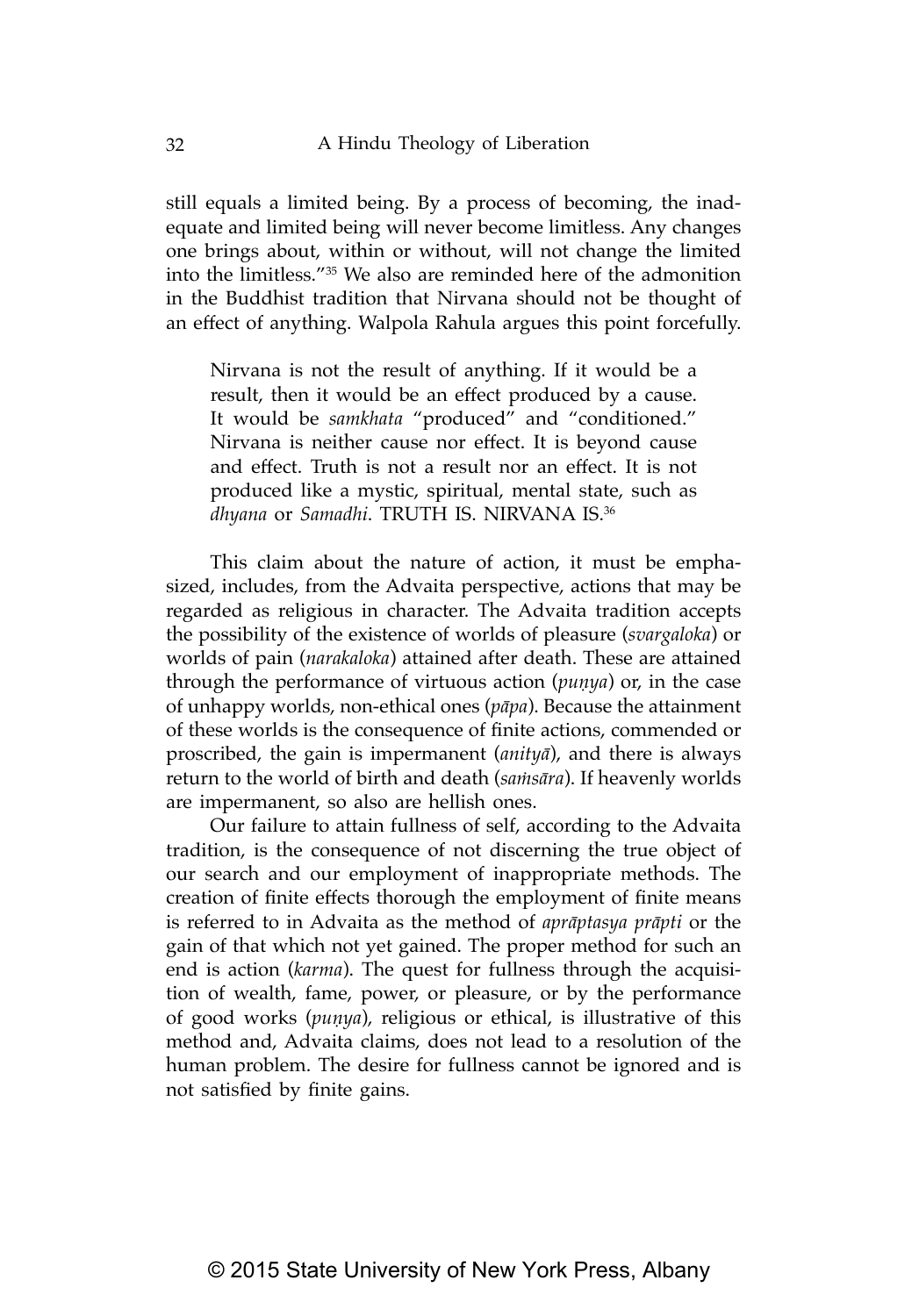#### The Human Problem as Ignorance (Avidyā)

Advaita does not stop with an identification of the human problem and skepticism about its resolution. The gain of that which is not yet gained is not the only model for the human problem and its solution. Advaita understands the Upaniṣads to propose the model of gaining that which is already gained (*prāptasya prāpti*). The issue, according to Advaita, is that we do not interrogate the problem of inadequacy itself. In other words, we assume inadequacy and then go about seeking a resolution through finite gains. The gain of that which is already gained seems paradoxical, but it is quite clear that this is exactly what Advaita proposes. The infinite (*brahman*), the object of human seeking, constitutes the nature of the seeking self. It is a fundamental error to think otherwise and to search for the infinite as though it is an object separate and different from oneself. The reality and availability of the infinite is at the heart of Advaita's resolution to the human problem, and is not unlike the often-quoted teaching and assurance of the Buddha that echoes so well the nature of the infinite in the Upanisads.

Monks, there is the unborn, unoriginated, unmade, and unconditioned. Were there not the unborn, unoriginated, unmade and unconditioned, there will be no escape for the born, originated, made, and conditioned. Since there is the unborn, unoriginated, unmade, unconditioned, there is escape for the born, originated, made, conditioned  $\dots$  this indeed is the end of suffering.<sup>37</sup>

 Although paradoxical, the method of gaining the gained is common in human experience. The story of the tenth person has become a classic parable in Advaita as an illustration of this method. It tells of ten disciples who were on their way to a pilgrimage site when they came upon a swollen river. In the absence of a boatman, they decided to swim across. On reaching the opposite shore, the student-leader took a count to ensure that everyone was safe. To her dismay, one was missing. Every member did likewise, but ended with the same conclusion that the tenth person was lost. A passerby, attracted by their lamentations, inquired about